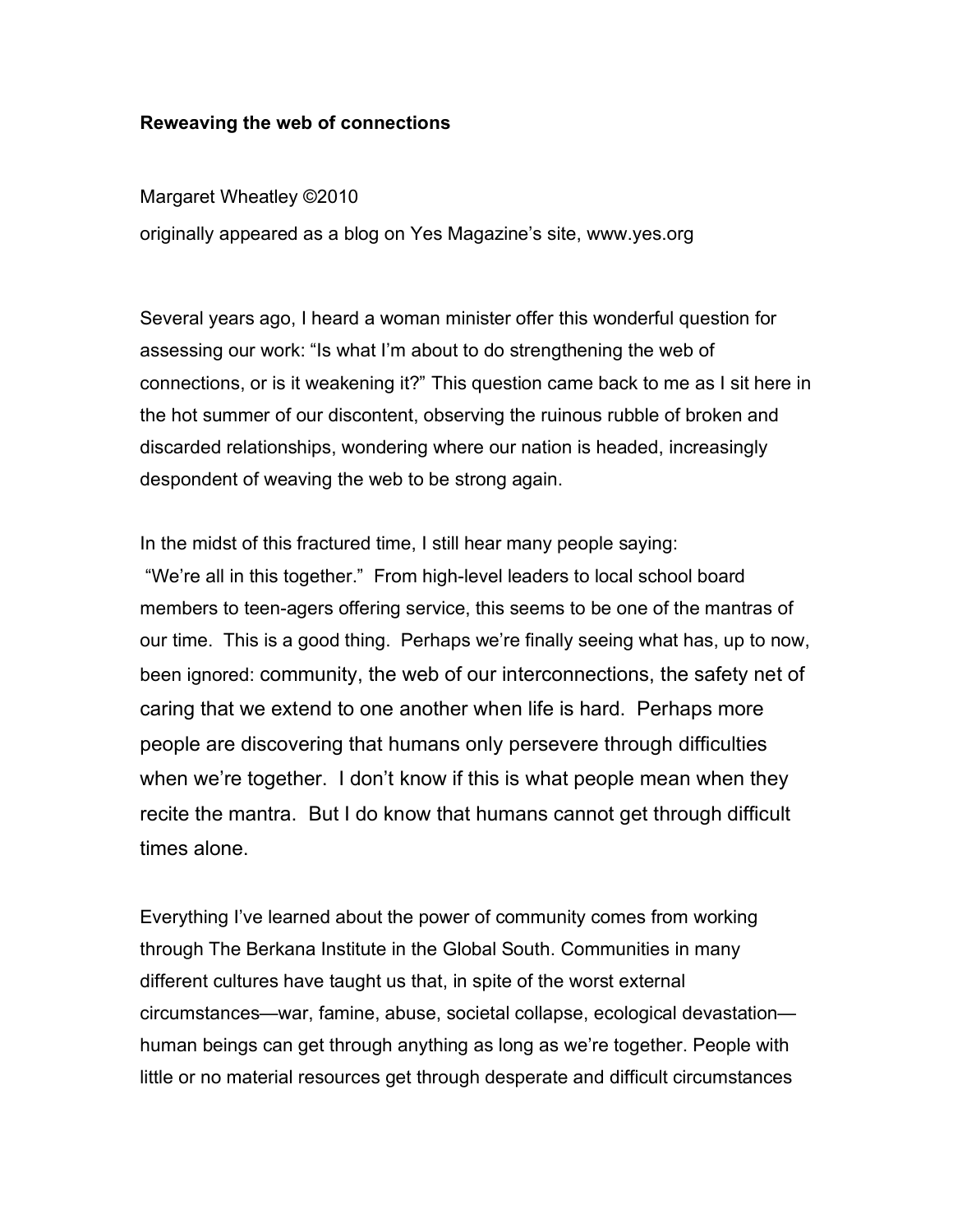by uncovering the resources they really need—each other's companionship, each other's knowledge and wisdom.

Sometimes people in these communities forget their collective strength, sometimes they get seduced by the lures of modern materialism. But time after time, when they reconnect with each other. they find again their capacity to persevere. I've seen this in many places, but perhaps most powerfully in Zimbabwe, as all systems collapsed and people suffered from brutality, terror, hunger and despair. Berkana has worked closely with friends and colleagues at Kufunda Learning Village near Harare for many years; there, we've witnessed the power of bringing people together to develop skills, create possibilities, strengthen relationships and reclaim imagination and vision for themselves.

People at Kufunda are skilled practitioners of circle. They know how to sit and reflect deeply together, they know how to hold one another's grief and anxiety. And always, their conversations suddenly erupt into singing and dancing. (We at Berkana have longed to be able to bring this transformation of grief into joy, sorrow into dance into our own meetings, but we're not Africans, and it doesn't quite work for us.)

As the situation in Zimbabwe deteriorated, as individuals faced intimidation and threats, as their families suffered from hunger and all-consuming fear, the Kufundees spiraled away from each other. They descended into their own troubles and sorrows , feeling overwhelmed and powerless. They were occupied elsewhere and stopped sitting together in circle. And then they remembered the power of being together. As they again came together, they were able to reclaim their sense of self, they became less anxious, more capable of getting through continuing hardships. This cycle continued for years: they would drift away and feel lost, then reconnect and rediscover their strength and resolve.

As our pressure-cooked lives drive us apart, as our political rhetoric condemns and blames, as we're distracted by stress, anxiety and